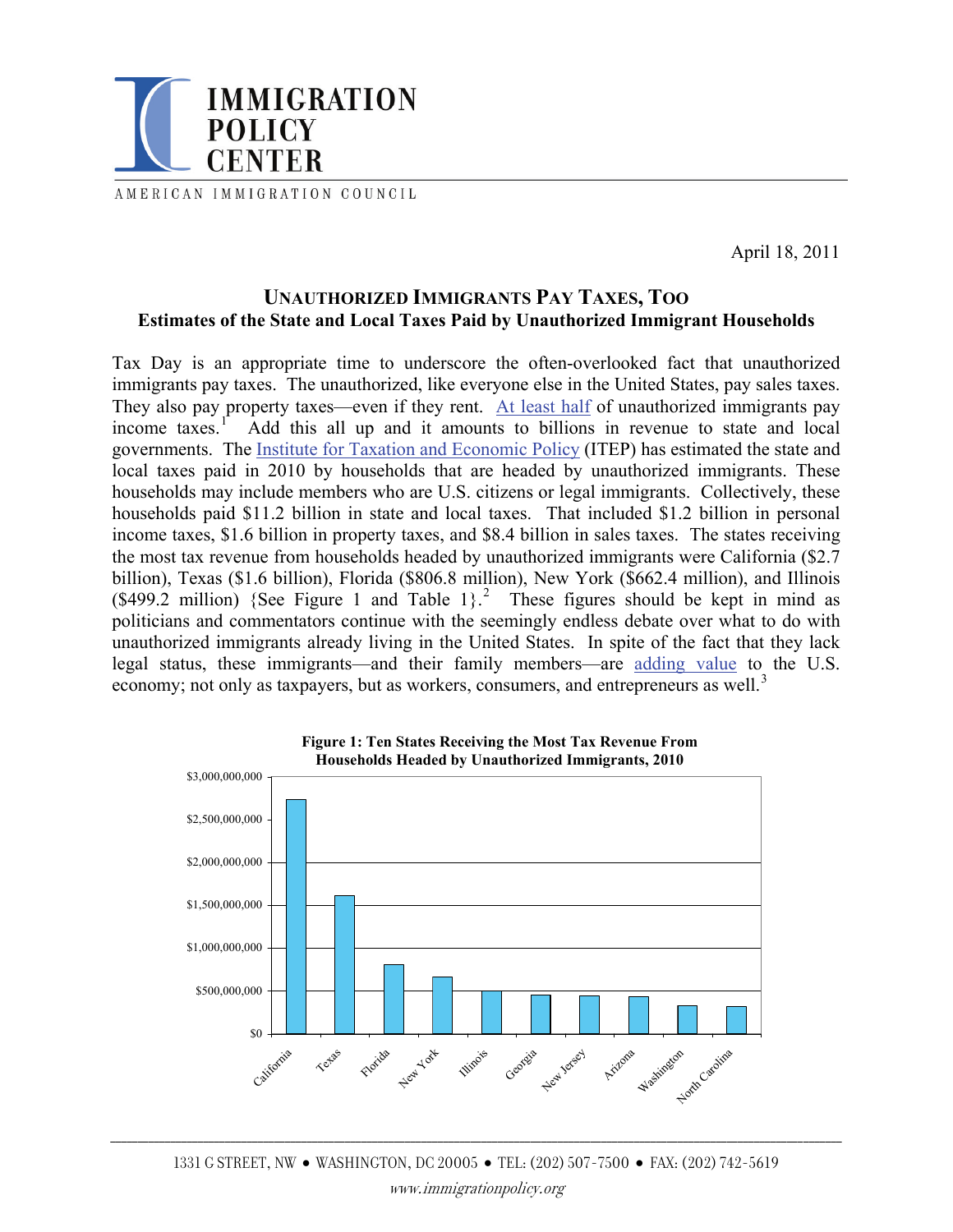| Table 1: State and Local Taxes Paid by Families Headed by Unauthorized Immigrants, 2010 |                                             |               |                    |                 |  |
|-----------------------------------------------------------------------------------------|---------------------------------------------|---------------|--------------------|-----------------|--|
|                                                                                         | <b>Personal Income Taxes Property Taxes</b> |               | <b>Sales Taxes</b> | <b>Total</b>    |  |
| California                                                                              | \$176,923,611                               | \$735,831,471 | \$1,821,234,665    | \$2,733,989,747 |  |
| Texas*                                                                                  |                                             | \$177,814,936 | \$1,429,479,799    | \$1,607,294,735 |  |
| Florida*                                                                                |                                             | \$69,473,462  | \$737,281,790      | \$806,755,252   |  |
| New York                                                                                | \$104,370,467                               | \$94,947,389  | \$463,121,769      | \$662,439,624   |  |
| Illinois                                                                                | \$85,423,702                                | \$45,800,280  | \$367,974,917      | \$499,198,900   |  |
| Georgia                                                                                 | \$85,712,827                                | \$36,371,792  | \$334,236,837      | \$456,321,456   |  |
| New Jersey                                                                              | \$39,951,088                                | \$81,306,013  | \$324,869,718      | \$446,126,820   |  |
| Arizona                                                                                 | \$38,870,277                                | \$45,672,884  | \$348,696,325      | \$433,239,486   |  |
| Washington*                                                                             |                                             | \$22,673,438  | \$305,033,757      | \$327,707,195   |  |
| North Carolina                                                                          | \$82,303,533                                | \$25,965,000  | \$209,460,719      | \$317,729,252   |  |
| Maryland                                                                                | \$75,979,518                                | \$22,113,794  | \$177,079,570      | \$275,172,882   |  |
| Colorado                                                                                | \$30,917,182                                | \$21,955,686  | \$114,638,239      | \$167,511,108   |  |
| Virginia                                                                                | \$47,102,793                                | \$13,320,583  | \$104,841,650      | \$165,265,025   |  |
| Tennessee                                                                               | \$52,013                                    | \$8,652,148   | \$148,703,051      | \$157,407,212   |  |
| Michigan                                                                                | \$28,064,903                                | \$12,539,394  | \$101,057,989      | \$141,662,286   |  |
| Massachusetts                                                                           | \$37,893,216                                | \$18,624,445  | \$81,376,128       | \$137,893,788   |  |
| Pennsylvania                                                                            | \$34,851,733                                | \$7,015,554   | \$93,100,078       | \$134,967,366   |  |
| Nevada*                                                                                 |                                             | \$16,096,479  | \$117,388,200      | \$133,484,679   |  |
| Alabama                                                                                 | \$25,769,851                                | \$5,825,919   | \$98,702,564       | \$130,298,333   |  |
| Indiana                                                                                 | \$28,702,386                                | \$8,322,258   | \$84,593,911       | \$121,618,554   |  |
| Connecticut                                                                             | \$14,283,239                                | \$31,163,688  | \$75,047,305       | \$120,494,232   |  |
| Utah                                                                                    | \$22,281,287                                | \$5,487,168   | \$77,633,460       | \$105,401,915   |  |
| Ohio                                                                                    | \$25,097,619                                | \$7,453,069   | \$71,307,558       | \$103,858,245   |  |
| New Mexico                                                                              | \$8,663,164                                 | \$8,676,953   | \$84,205,132       | \$101,545,250   |  |
| Oregon                                                                                  | \$54,420,777                                | \$19,806,091  | \$24,852,810       | \$99,079,678    |  |
| Wisconsin                                                                               | \$21,769,578                                | \$6,113,527   | \$66,572,091       | \$94,455,196    |  |
| Kentucky                                                                                | \$29,494,366                                | \$5,714,852   | \$49,845,416       | \$85,054,634    |  |
| Minnesota                                                                               | \$15,639,678                                | \$7,607,272   | \$58,428,250       | \$81,675,200    |  |
| Oklahoma                                                                                | \$13,278,482                                | \$8,395,349   | \$59,411,110       | \$81,084,941    |  |
| Louisiana                                                                               | \$9,493,738                                 | \$5,653,673   | \$65,516,758       | \$80,664,168    |  |
| Iowa                                                                                    | \$16,437,529                                | \$3,565,046   | \$53,613,374       | \$73,615,949    |  |
| Arkansas                                                                                | \$10,979,777                                | \$2,956,731   | \$59,406,327       | \$73,342,835    |  |
| Kansas                                                                                  | \$10,302,380                                | \$3,868,286   | \$43,082,114       | \$57,252,780    |  |
| Mississippi                                                                             | \$8,078,453                                 | \$2,585,770   | \$41,740,853       | \$52,405,076    |  |
| Hawaii                                                                                  | \$10,661,602                                | \$3,475,345   | \$36,491,164       | \$50,628,111    |  |
| Missouri                                                                                | \$11,169,268                                | \$3,394,769   | \$35,590,403       | \$50,154,440    |  |
| South Carolina                                                                          | \$9,026,924                                 | \$3,513,257   | \$31,126,459       | \$43,666,639    |  |
| Nebraska                                                                                | \$6,751,560                                 | \$4,407,775   | \$32,148,696       | \$43,308,032    |  |
| Idaho                                                                                   | \$4,743,004                                 | \$3,496,345   | \$24,668,905       | \$32,908,254    |  |
| Rhode Island                                                                            | \$4,108,101                                 | \$2,886,407   | \$21,158,871       | \$28,153,379    |  |
| District of Columbia                                                                    | \$5,660,692                                 | \$2,229,204   | \$18,526,341       | \$26,416,237    |  |